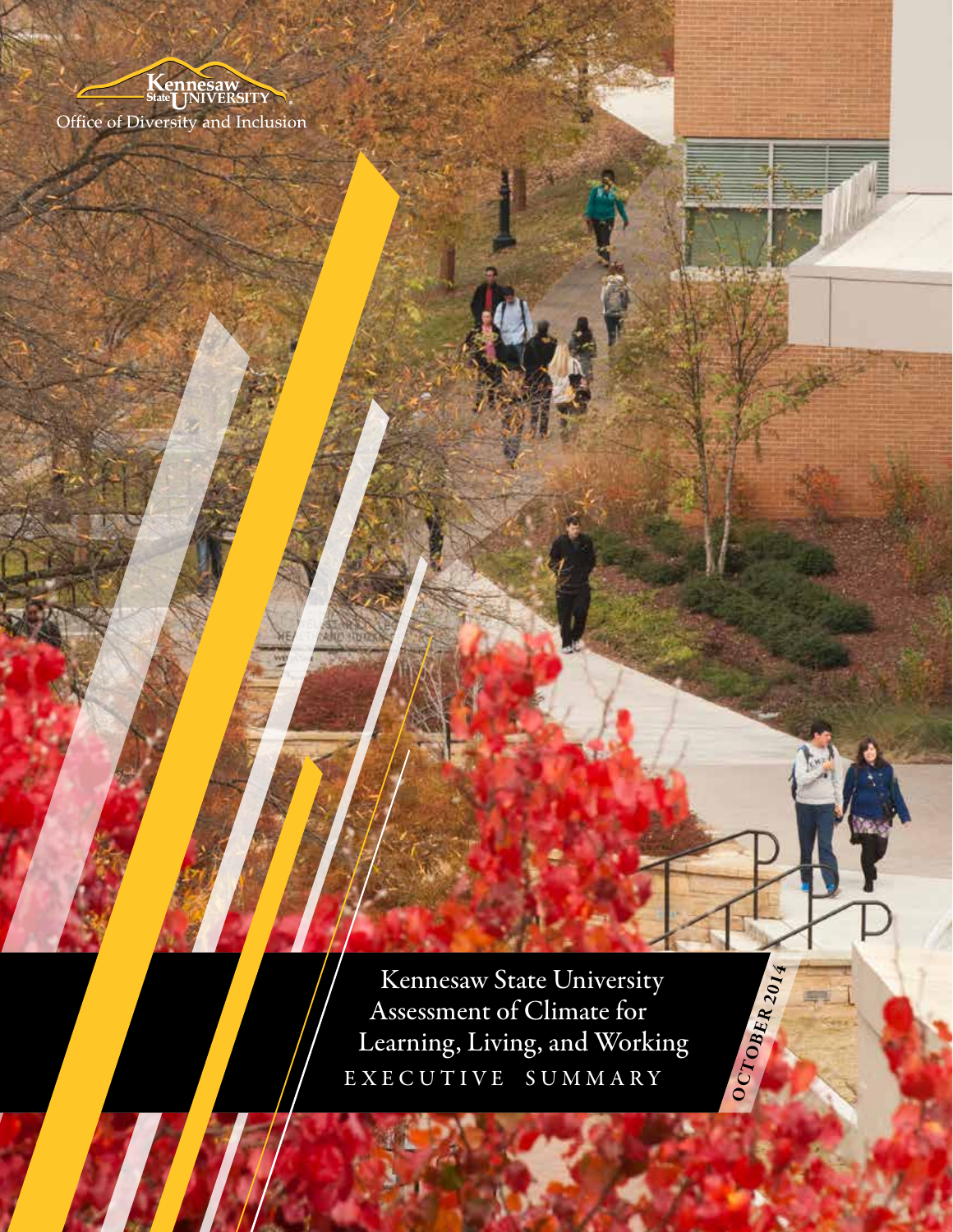## *Background*

Kennesaw State University (KSU) affirms that diversity and inclusion are crucial to the intellectual vitality of the campus community. It is through freedom of exchange over different ideas and viewpoints—in supportive environments—that individuals develop the critical thinking and citizenship skills that will benefit them throughout their lives. Diversity and inclusion engenders academic engagement where teaching, working, learning, and living take place in pluralistic communities of mutual respect.

In 2006, President Daniel Papp authorized a campus-wide initiative to assess the status of diversity and equity on campus. Entitled the Diversity and Equity Assessment Initiative (DEAI) and composed of faculty, staff, and students, the aim was to examine organizational structure, recruitment and retention, overall campus climate, and diversity-focused teaching and research. Approaches for data gathering included surveys, interviews, and focus groups. Starting in late fall 2007, team leaders presented results to a wide range of stakeholders across campus: president's cabinet, deans' council, chairs' council, faculty senate, student government representatives, staff senate, and administrators' senate. Relevant for this report, one goal of the DEAI was to develop diversity assessments that could inform leadership decision-making consistent with the university's strategic plan.

In order to carry out an assessment of the campus climate, in 2010, Linda Lyons, interim chief diversity officer (CDO), secured the funding and put together a team to review numerous external consultants. In 2012, Erik Malewski, hired as permanent CDO, continued the climate assessment process using the 2012-2017 Strategic Plan for KSU as a guideline<sup>1</sup>. Goal 4 of the plan mandates that KSU "enhance the collegiate experience, and foster a welcoming, diverse, and inclusive environment." It also requires the establishment of baseline data that measure diversity and inclusion and afford opportunities to make improvements on campus.

To that end, in 2013, members of the university formed the Campus Culture and Climate Assessment Task Force (CCCA). The CCCA was composed of nearly 40 faculty, staff, students, and administrators<sup>2</sup>. Ultimately, KSU contracted with Rankin & Associates Consulting (R&A) to conduct a campus-wide study entitled, "Assessment of Climate for Learning, Living, and Working." Data gathering focused on the experiences and perceptions of various constituent groups. Based on the findings, two to three action items will be developed through community forums and completed by fall 2015.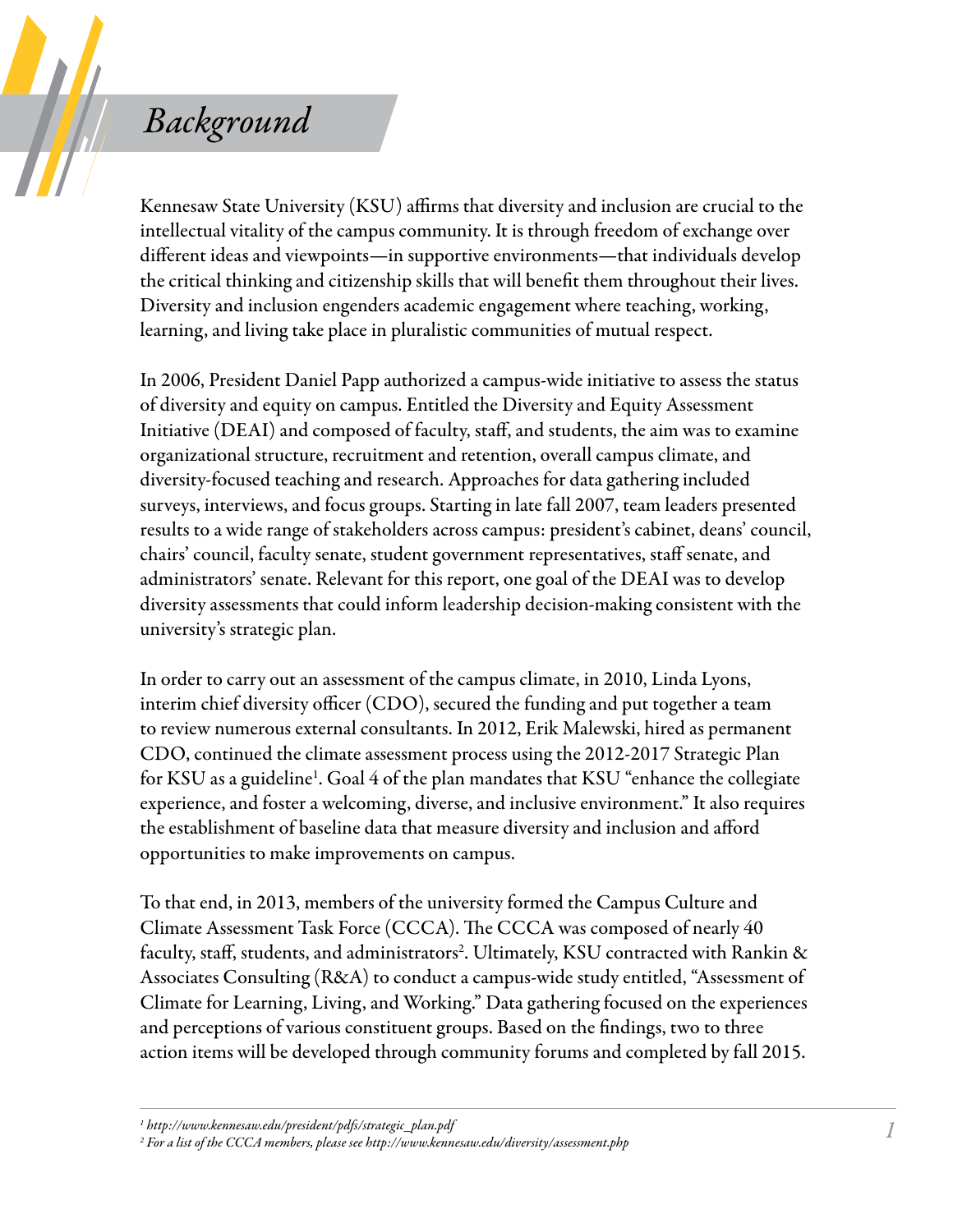OUR **unn** 

YOUR VOICE, OUR



*Diversity and inclusion engenders academic engagement where teaching, working, learning, and living take place in pluralistic communities of mutual respect.* 

FUTUR

*Students, faculty, and staff gathered for a kick off of the climate assessment, "Ignite: Your Voice, Our Future"*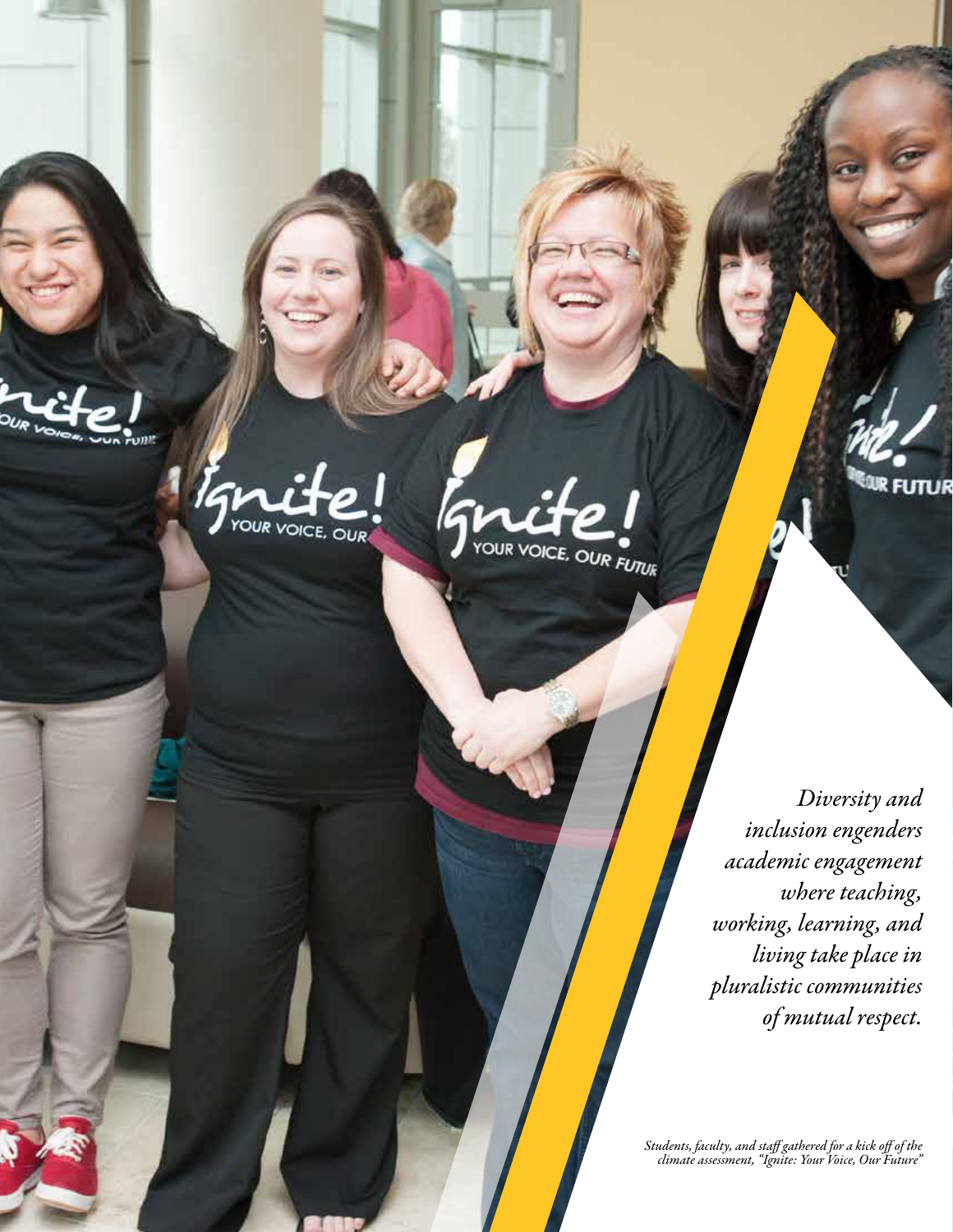## *Project Design & Campus Involvement*

The CCCA collaborated with R&A to develop the survey instrument. In the first phase, R&A conducted 14 focus groups composed of 99 participants (53 students, 25 faculty, and 21 staff ). Data from the focus groups informed the CCCA and R&A in constructing the questions. The KSU survey contained 103 items, which included 18 qualitative and 85 quantitative questions via a secure online portal and was available from February 19, 2014, through March 30, 2014. Confidential paper surveys were distributed to those who did not have access to an Internet-connected computer or who preferred a paper survey. The paper surveys were available in both English and Spanish.

# *KSU Participants*

KSU community members completed 5,128 surveys for an overall response rate of 17%. Only surveys that were at least 50% completed were included in the final data set for analyses<sup>3</sup>. Response rates by constituent group varied: 52% (n = 815) for Staff, 28% (n = 685) for Faculty,  $15\%$  (n = 3,360) for Undergraduate Students, 11% (n = 213) for Graduate Students, and 3% ( $n = 55$ ) for Continuing Education Students. See Table 1 (page 12) for a summary of selected demographic characteristics of survey respondents.

*3 192 respondents were removed because they did not answer at least 50% of the survey.*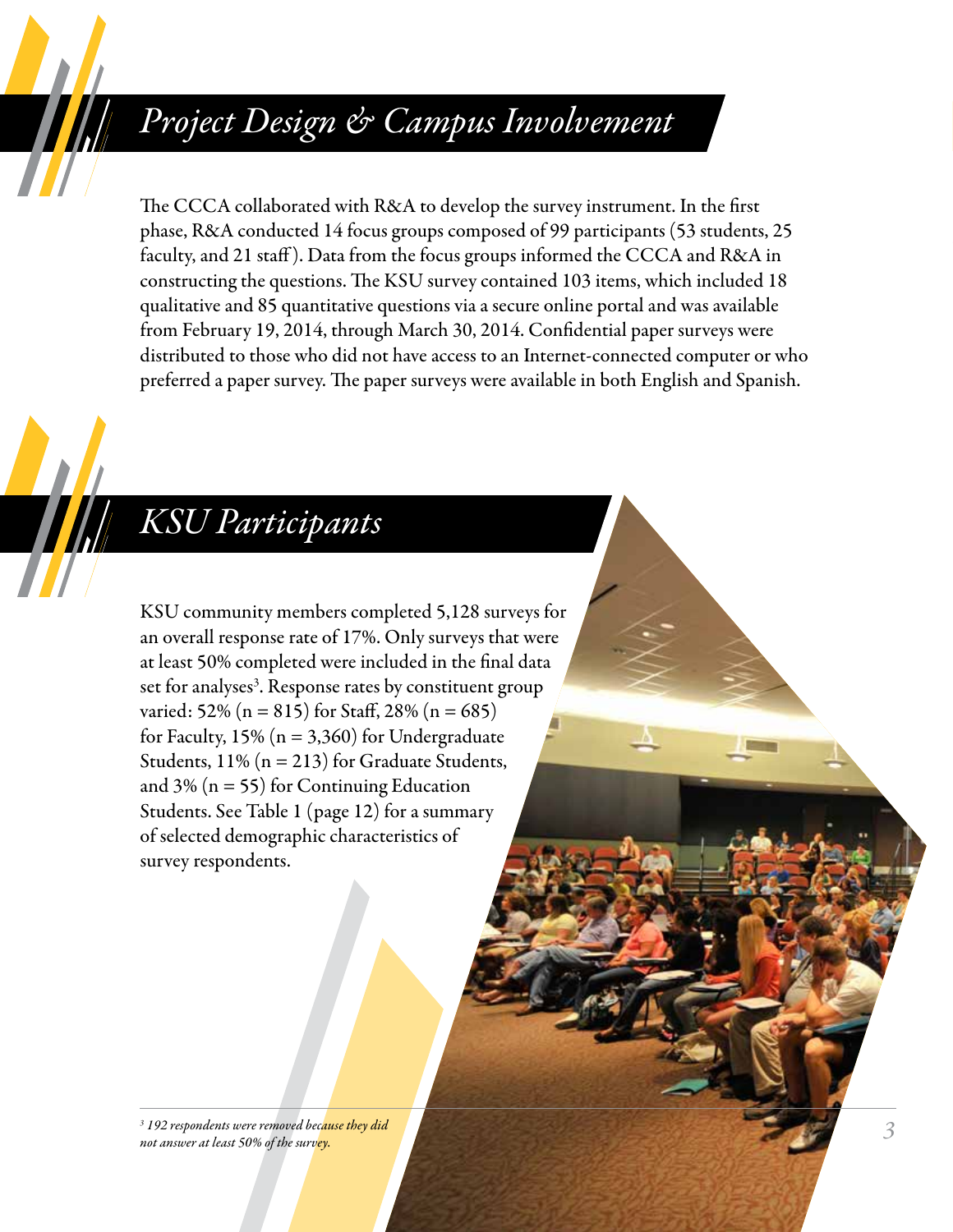# *Key Findings – Strengths*

### 1. High levels of comfort with the climate at KSU.

Climate is defined as "the current attitudes, behaviors, and standards of faculty, staff, administrators, and students concerning the level of respect for individual needs, abilities, and potential."4 The level of comfort experienced by faculty, staff, and students is one indicator of campus climate.

- 83% ( $n = 4,239$ ) of the survey respondents were "comfortable" or "very comfortable" with the climate at KSU.
- $77\%$  (n = 1,155) of Faculty and Staff respondents were "comfortable" or "very comfortable" with the climate in their departments/work units.
- 82% (n = 2,764) of Undergraduate Student respondents and 85% (n = 181) of Graduate Student respondents were "comfortable" or "very comfortable" with the climate in their classes.
- 85% ( $n = 582$ ) of Faculty respondents were "comfortable" or "very comfortable" with the climate in their classes.

### 2. Faculty and Staff – Positive attitudes about work-life issues.

Campus climate<sup>5</sup> is constituted in part by perceptions of work, sense of balance between work and home life, and opportunities for personal and professional development throughout the span of one's career. Work-life balance is one indicator of campus climate.

- 65% ( $n = 963$ ) of Faculty and Staff respondents found KSU supportive of their taking leave.
- 75% ( $n = 1,105$ ) of Faculty and Staff respondents indicated that KSU was supportive of flexible work schedules.
- 69% ( $n = 1,016$ ) of Faculty and Staff respondents were comfortable taking the leave they were entitled to without fear that it may affect their jobs/careers.

Faculty and Staff respondents were provided the opportunity to elaborate on their experiences with work-life issues. More than 200 respondents provided written commentary. The themes included: (1) *Supervisor Advice and Guidance*, commentary was mixed—some respondents indicated that their supervisors were very supportive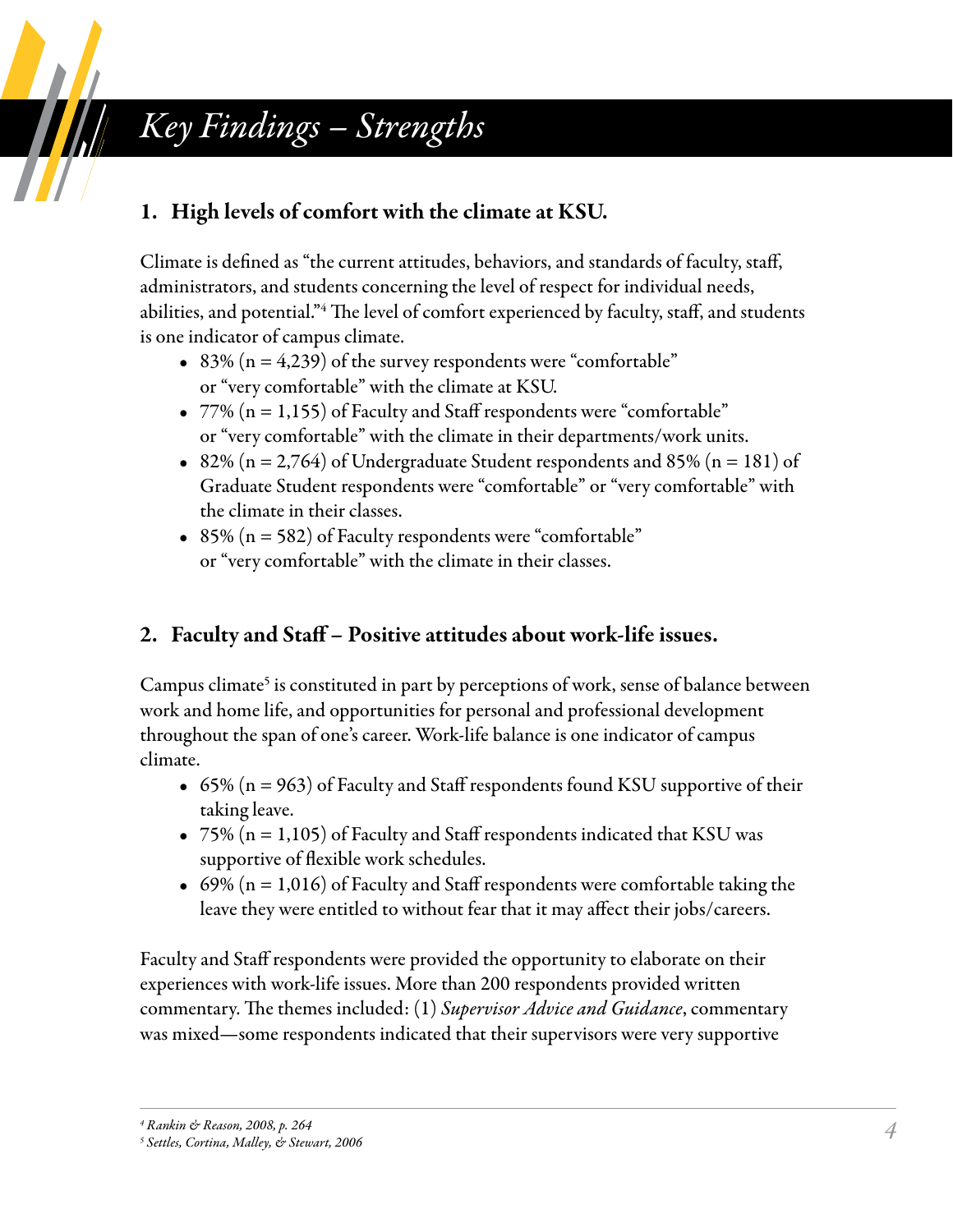#### *Strengths (continued)*

while others noted that they received little or no support from their supervisors; (2) *Flexible Work Schedules*, respondents noted that while KSU was supportive of flexible work schedules, the practice was discouraged in many departments; (3) *Professional Development*, respondents noted that they lacked time and/or resources to pursue professional development despite the support of their supervisors; and (4) *Administrative Support*, respondents indicated that a lack of resources led to a lack of administrative support and additional work for those currently in administrative support positions. The themes and selected comments that support each theme are provided in the full report.

### 3. Students – Positive attitudes about academic experiences.

The way students perceive and experience their campus climate influences their performance and success in college.<sup>6</sup> Research also supports the pedagogical value of a diverse student body and faculty for improving learning outcomes.7 Attitudes toward academic pursuits are one indicator of campus climate.

- 81% ( $n = 2,902$ ) of Student respondents were satisfied with the extent of their intellectual development since enrolling at KSU.
- 79% ( $n = 2,834$ ) of Student respondents indicated that their interest in ideas and intellectual matters increased since coming to KSU.
- 79% ( $n = 2,846$ ) of Student respondents were satisfied with their academic experience at KSU.

### 4. Students – High level of satisfaction with diversity of course materials.

• A majority of Student respondents indicated that the courses offered at KSU included sufficient materials, perspectives, and/or experiences of people based on a variety of individual and social characteristics (e.g., age, ethnicity, gender identity, marital status, racial identity, sexual identity).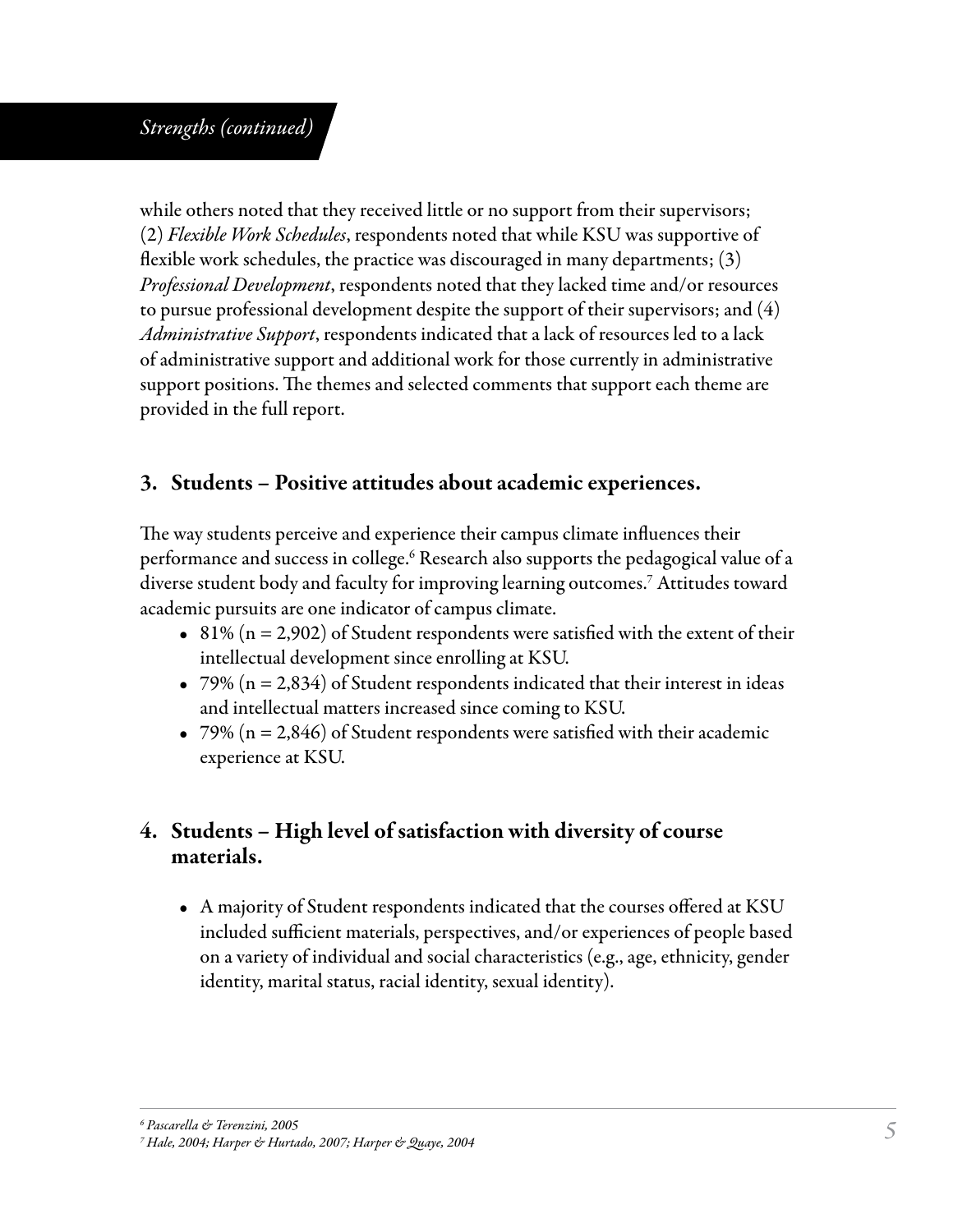*83% of the survey respondents were "comfortable" or "very comfortable" with the climate at KSU.* 

*81% of Student respondents were satisfied with the extent of their intellectual development since enrolling at KSU.*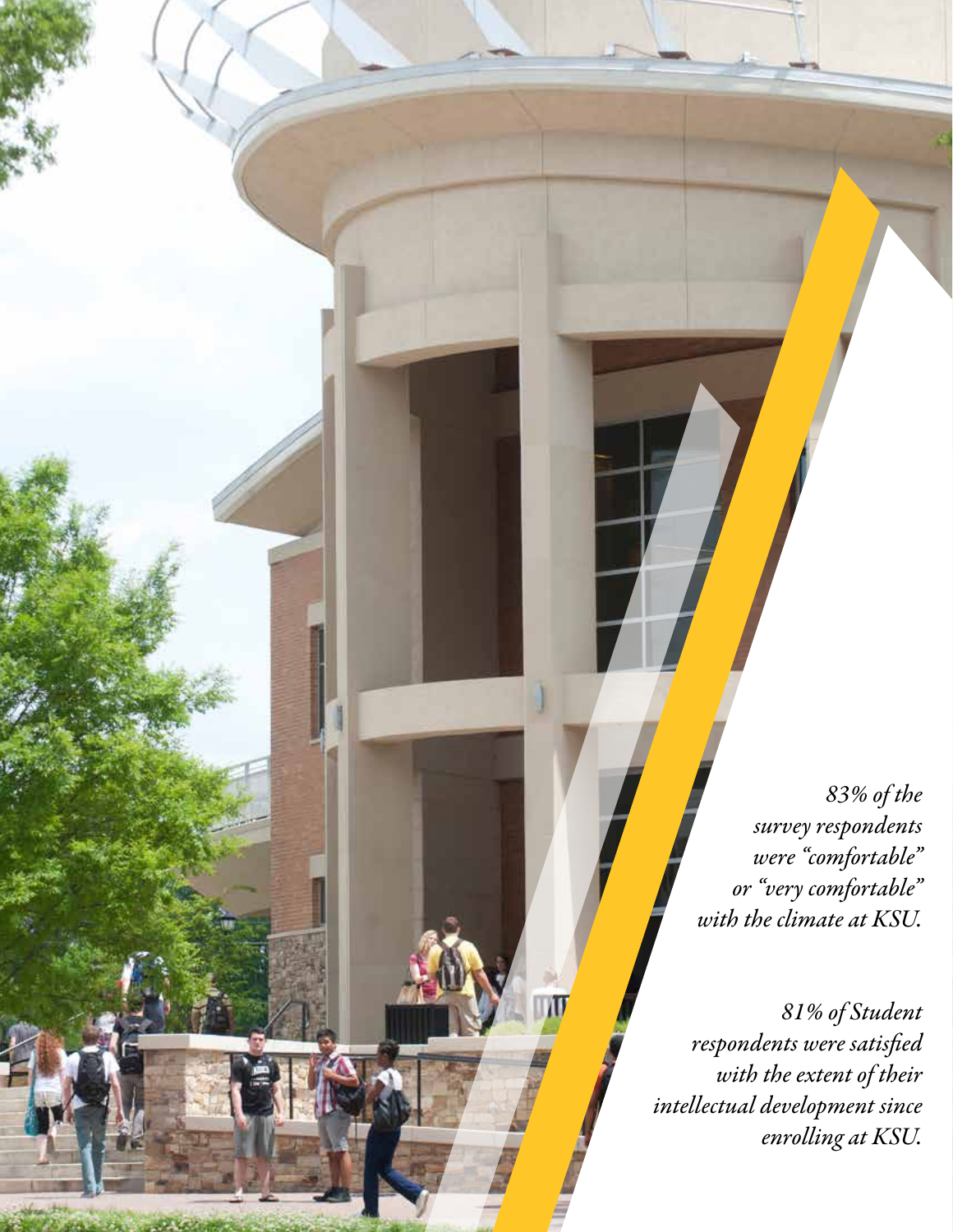# *Key Findings – Challenges*

#### 1. Members of several constituent groups were differentially affected by exclusionary, intimidating, offensive, and/or hostile conduct.

Several empirical studies reinforce the importance of the perception of nondiscriminatory environments for positive learning and developmental outcomes.<sup>8</sup> Research also underscores the relationship between workplace discrimination and subsequent productivity.9 The survey requested information on experiences of exclusionary, intimidating, offensive, and/or hostile conduct.

- In questions that focused on exclusionary, intimidating, offensive, and/or hostile conduct, 21% ( $n = 1,050$ ) of respondents indicated that they personally experienced such conduct. Of these respondents,  $31\%$  (n = 326) indicated that the conduct interfered with their ability to work or learn.<sup>10</sup>
- Differences emerged based on various demographic characteristics. For example,
	- o Women respondents (50%,  $n = 355$ ) indicated that they experienced exclusionary, intimidating, offensive, and/or hostile conduct based on their gender identity more often than Men respondents  $(45\%, n = 132)$ .
	- o Ethnic and racial minority respondents (68% of People of Color respondents  $[n = 206]$  and 46%  $[n = 38]$  of Multiracial respondents) indicated that they experienced exclusionary, intimidating, offensive, and/ or hostile conduct based on their racial identity more often than nonminority respondents (29%,  $n = 185$ ).

Respondents were offered the opportunity to elaborate on their experiences of exclusionary, intimidating, offensive, and/or hostile conduct. More than 300 respondents provided written commentary. The themes included: (1) *Lack of Advocacy*, respondents felt that there was a lack of institutional concern and/or follow through; (2) *Fear*, respondents indicated fear of identification if they provided details of their experiences and that being identifiable might lead to additional targeting or retaliation; (3) *Public Displays of Conduct*, respondents indicated that they most often experienced the conduct in public meetings or it was made public by the offender; (4) *Racial Discrimination*, respondents indicated that the conduct they experienced was directly connected to their racial identity and was most often in the form of inappropriate comments; (5) *LGBT Discrimination*, respondents who identified as members of the

*7*

*<sup>8</sup> Association of American & Messineo, 1997; Flowers & Pascarella, 1999; Pascarella & Terenzini, 2005; Whitt, Edison, Pascarella, Terenzini, & Nora, 2001*

*<sup>9</sup> Silverschanz, Cortina, Konik, & Magley, 2008; Waldo, 1999*

*<sup>10</sup> The literature on microaggressions is clear that this type of conduct has a negative influence on people who experience the conduct, even if they feel at the time that it had no impact (Sue, 2010; Yosso, Smith, Ceja, & Solórzano, 2009).*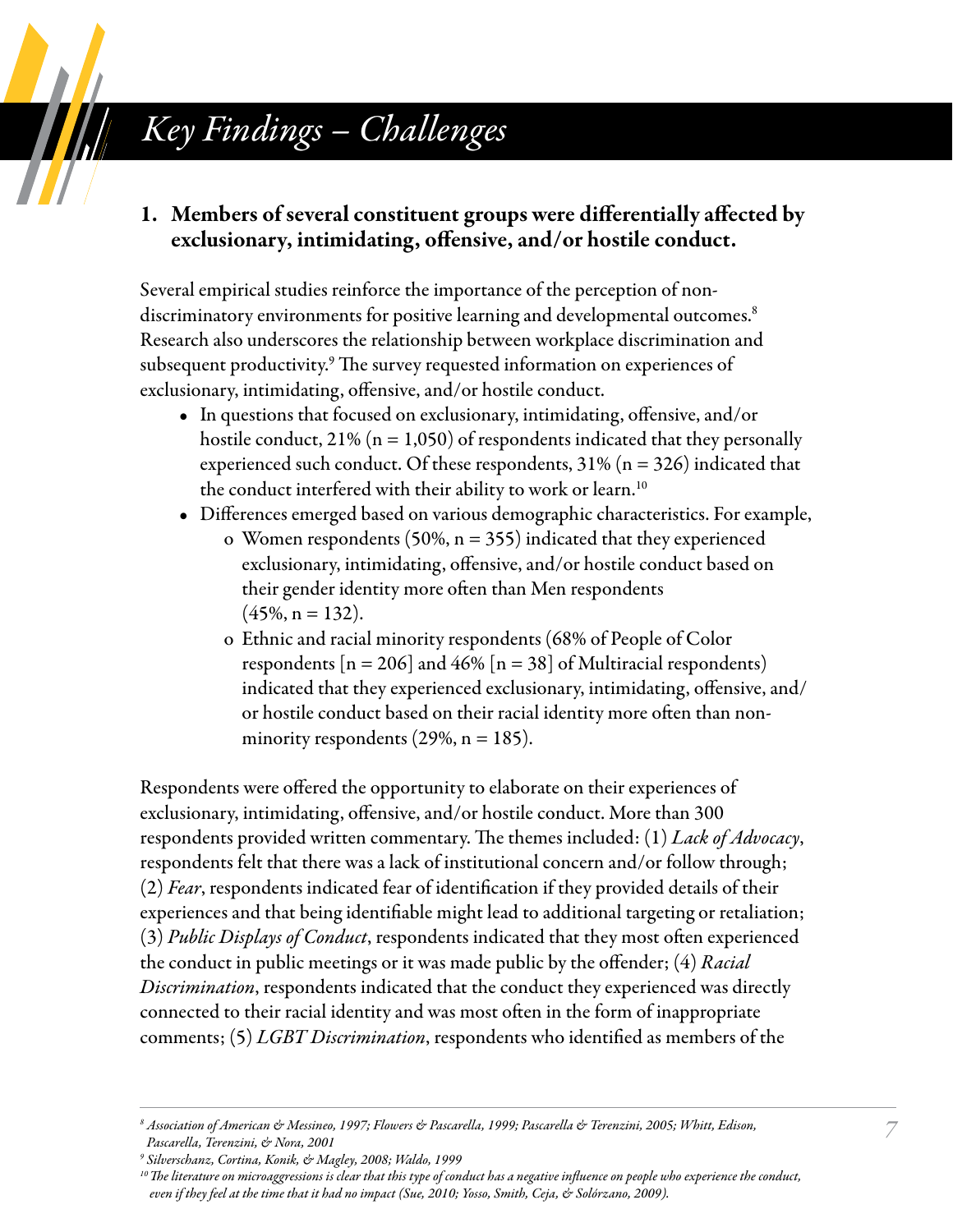### *Challenges (continued)*

LGBT community indicated that they experienced both subtle and overt discrimination based on their sexual orientation; and (6) *Sexual Harassment*, Women respondents noted that they experienced bullying and harassment owing to their gender and that it made them feel unsafe and uncomfortable. The themes and selected comments that support each theme are provided in the full report.

### 2. Several constituent groups indicated that they were less comfortable with the overall campus climate, workplace climate, and classroom climate.

Prior research on campus climate focused on the experiences of faculty, staff, and students associated with historically underserved social/community/ affinity groups (women, people of color, people with disabilities, firstgeneration students, veterans, etc.).<sup>11</sup> Several groups indicated that they were less comfortable than their majority counterparts with the climates of the campus, workplace, and classroom.

- Differences by Position:
	- o Staff respondents (82%) were more comfortable than Faculty respondents (75%) with the overall campus climate at KSU.
	- o Faculty respondents (79%) were more comfortable than Staff respondents (75%) with the climate in their departments/work units at KSU.
- Differences by Ability:
	- o Respondents with No Disabilities (85%) were more comfortable with the overall climate at KSU than respondents with Disabilities (81%).
	- o Respondents with No Disabilities (79%) were more comfortable with the climate in their departments/work units at KSU than respondents with Disabilities (69%).
	- o Respondents with No Disabilities (86%) were more comfortable with the climate in their classes at KSU than respondents with Disabilities (78%).

Ethnic and racial minority respondents indicated that they experienced exclusionary, intimidating, offensive, and/or hostile conduct based on their racial *identity more often* than non-minority respondents

*<sup>11</sup> Harper & Hurtado, 2007; Hart & Fellabaum, 2008; Norris, 1992; Rankin, 2003; Rankin & Reason, 2005; Worthington, Navarro, Loewy, & Hart, 2008) 8*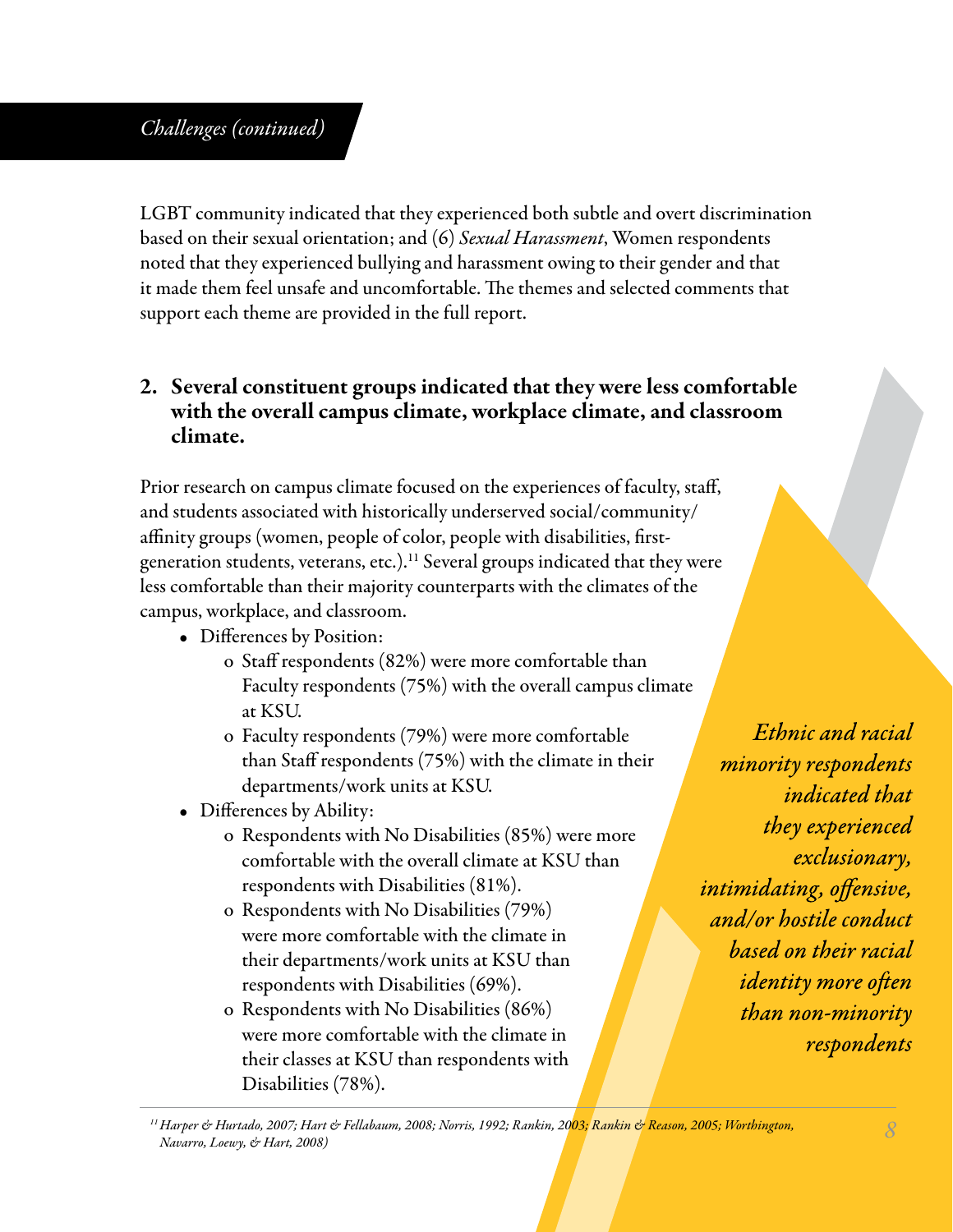### *Challenges (continued)*

- Differences by Racial Identity:
	- o White respondents (80%) were more comfortable with the climate in their departments/work units at KSU than People of Color respondents (74%) and Multiracial respondents (63%).
	- o White respondents (89%) were more comfortable with the climate in their classes at KSU than People of Color respondents (80%) and Multiracial respondents (80%).

#### 3. A small but meaningful percentage of respondents experienced unwanted sexual contact.

In 2014, *Not Alone: The First Report of the White House Task Force to Protect Students from Sexual Assault* indicates that sexual assault is a significant issue for colleges and universities nationwide, affecting the physical health, mental health, and academic success of students. The report highlights that one in five women is sexually assaulted while in college. One section of the KSU survey requested information regarding sexual assault.

- 2% ( $n = 76$ ) of respondents reported that they experienced unwanted sexual contact while at KSU.
- A higher percentage of Undergraduate Student respondents  $(2\%, n = 59)$ experienced unwanted sexual contact in the past four years than did other respondents.

Respondents were offered the opportunity to elaborate on why they did not report unwanted sexual contact. Forty respondents provided written responses. The themes included: (1) *Fear*, respondents most frequently cited fear of re-victimization; (2) *Lack of Openness/Awareness Among University Departments*, respondents noted a perceived intimidation and indifference by select offices; and (3) *Felt Responsible, Embarrassed, and Did Not Perceive the Incident as Sexual Assault*, respondents indicated that they were, in part, responsible for and too embarrassed to report the incident. The themes and selected comments that support each theme are provided in the full report.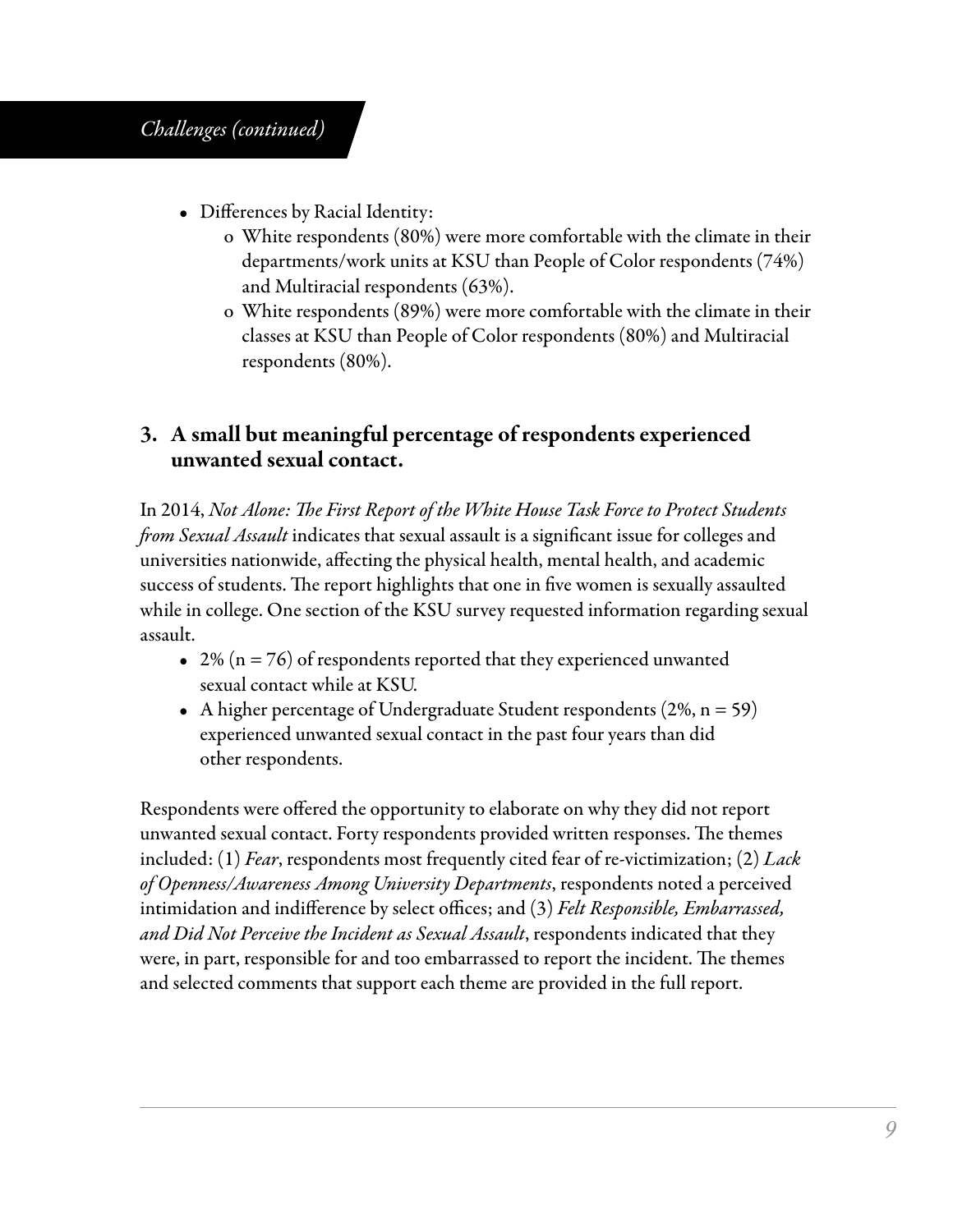*In 2014, Not Alone: The First Report of the White House Task Force to Protect Students from Sexual Assault indicates that sexual assault is a significant issue for colleges and universities nationwide, affecting the physical health, mental health, and academic success of students.*

*Shameka Wilson, director of the Women's Resource and Interpersonal Violence Prevention Center at KSU*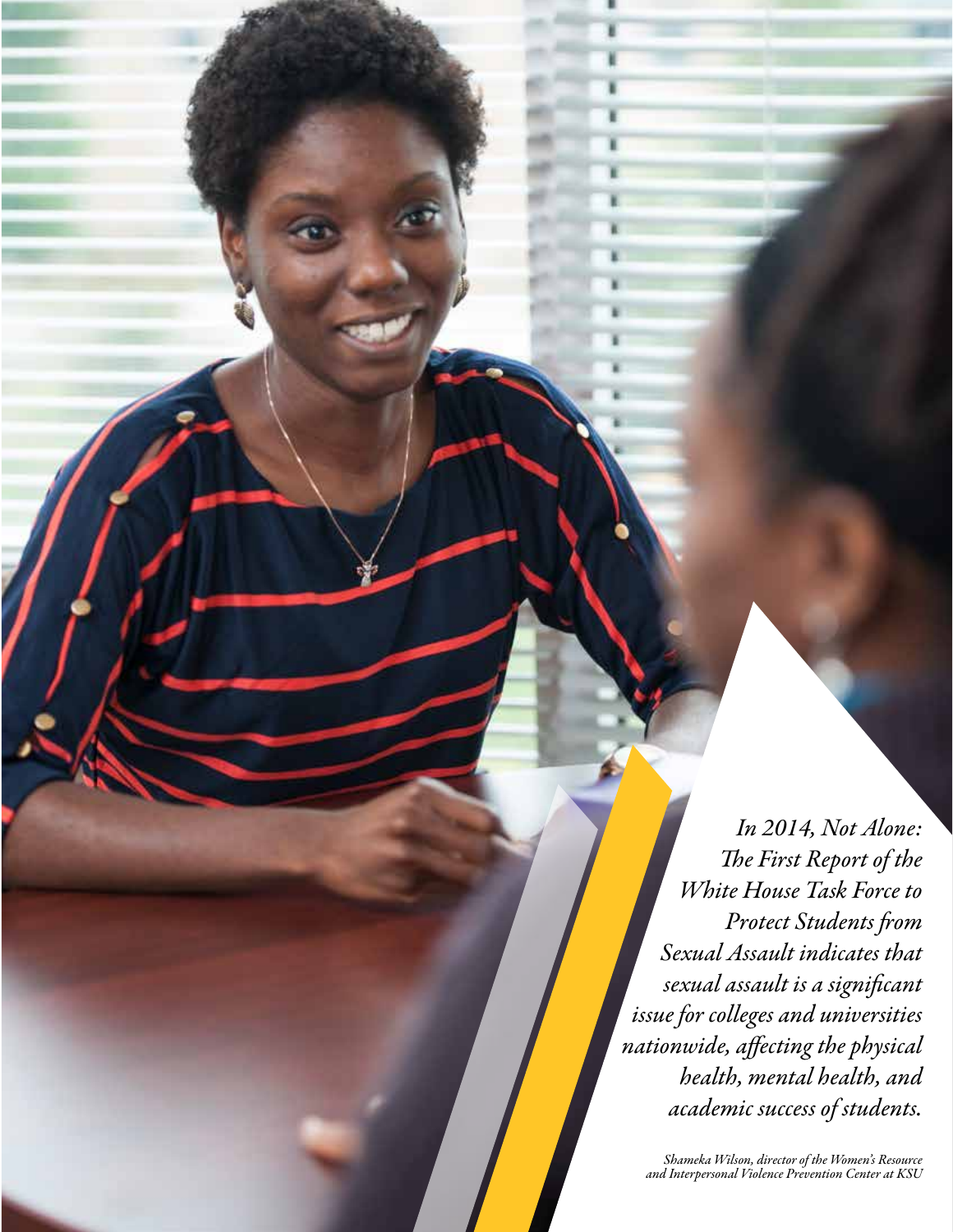### *Conclusion*

The KSU campus climate findings<sup>12</sup> are consistent with those found in higher education institutions across the country based on the work of R&A Consulting.13 For example, 70% to 80% of all respondents in similar reports found the campus climate to be "comfortable" or "very comfortable"; 83% of all respondents in the KSU survey reported that they were "comfortable" or "very comfortable" with the climate at KSU. Likewise, 20% to 25% of respondents in similar reports indicated that they personally experienced exclusionary, intimidating, offensive, and/or hostile conduct; at KSU, 21% of respondents reported that they personally experienced exclusionary, intimidating, offensive, and/or hostile conduct. The results also parallel the findings of other climate studies of specific constituent groups.<sup>14</sup>

The KSU climate assessment report provides baseline data on diversity and inclusion, fulfilling one of the goals outlined in the 2012-2017 strategic plan. While the findings in and of themselves may guide decisionmaking in regard to policies and practices at KSU, it is important to note that the cultural fabric of an institution and unique aspects of each campus's environment must be considered when developing action items based on such findings. KSU is 50 years old and undergoing a series of significant changes in its size, demographic composition, and academic profile. The climate assessment findings provide the KSU community with an opportunity to build upon its strengths but also develop a deeper awareness of the challenges ahead. KSU, with the support from senior administrators and collaborative leadership, is in a prime position to actualize its commitment to an inclusive campus and to institute organizational structures that respond to the needs of its dynamic campus community.

KSU is 50 years old and undergoing a series of significant changes in its size, demographic composition, and academic profile. The climate assessment findings provide the KSU community with an opportunity to build upon its strengths but also develop a deeper awareness of the challenges ahead.

*12 Additional findings disaggregated by position and other selected demographic characteristics are provided in the full report.*

*14 Guiffrida, Gouveia, Wall, & Seward, 2008; Harper & Hurtado, 2007; Harper & Quaye, 2004; Hurtado & Ponjuan, 2005; Rankin & Reason, 2005; Sears, 2002; Settles et al., 2006; Silverschanz et al., 2008; Yosso et al., 2009*

*<sup>13</sup> Rankin & Associates Consulting, 2014 http://www.rankin-consulting.com*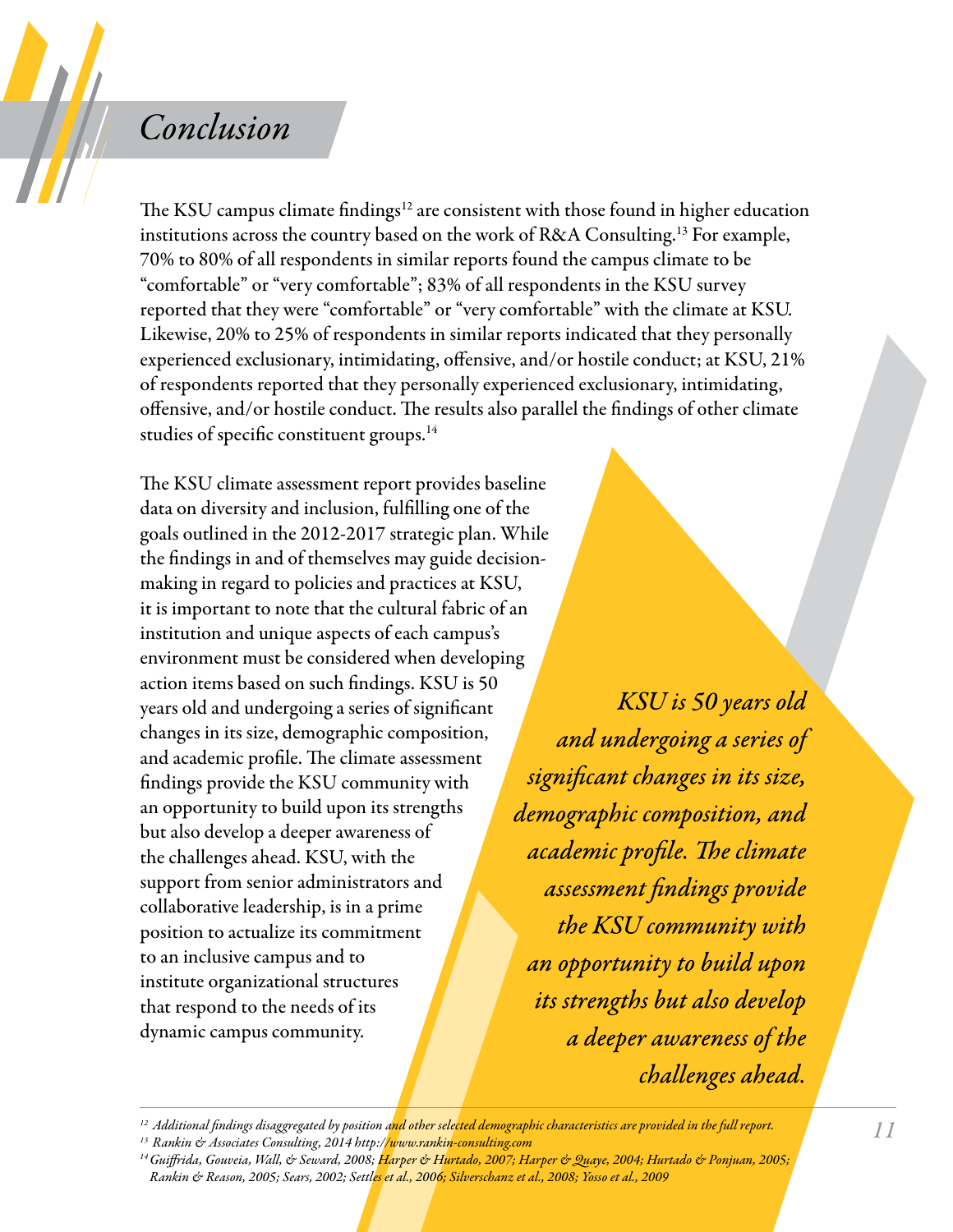### *Table 1. KSU Sample Demographics*

| Characteristic               | Subgroup                               | $\mathbf n$     | % of Sample |
|------------------------------|----------------------------------------|-----------------|-------------|
| <b>Position Status</b>       | <b>Undergraduate Student</b>           | 3,360           | 65.5        |
|                              | <b>Graduate Student</b>                | 213             | 4.2         |
|                              | <b>Continuing Education Student</b>    | 55              | 1.1         |
|                              | Staff                                  | 815             | 15.9        |
|                              | Faculty                                | 663             | 12.9        |
|                              | <b>Continuing Education Instructor</b> | $\overline{22}$ | 0.4         |
| <b>Gender Identity</b>       | Man                                    | 1,795           | 35.0        |
|                              | Woman                                  | 3,272           | 63.8        |
|                              | Transgender                            | 14              | 0.3         |
|                              | Genderqueer                            | 45              | 0.9         |
|                              | Other                                  | 30              | 0.6         |
| Racial Identity              | Person of Color                        | 1,502           | 29.6        |
|                              | White                                  | 3.195           | 62.9        |
|                              | Multiracial - POC/White                | 317             | 6.2         |
| <b>Sexual Identity</b>       | <b>LGBQ</b>                            | 431             | 8.4         |
|                              | Heterosexual                           | 4,126           | 80.5        |
|                              | Asexual/Other                          | 296             | 5.8         |
|                              | Multiple Sexual Identities             | 139             | 2.7         |
| <b>Citizenship Status</b>    | <b>U.S. Citizen</b>                    | 4,766           | 92.9        |
|                              | Non-U.S. Citizen                       | 266             | 5.2         |
|                              | <b>Multiple Citizenships</b>           | 69              | 1.3         |
| <b>Disability Status</b>     | No Disability                          | 3,920           | 76.4        |
|                              | Disability                             | 999             | 19.5        |
| <b>Military Status</b>       | <b>Military Service</b>                | 284             | 5.5         |
|                              | No Military Service                    | 4,796           | 93.5        |
| Religious/                   | <b>Christian Affiliation</b>           | 3,394           | 66.4        |
| Spiritual Affiliation        | Other Faith-Based Affiliation          | 194             | 3.8         |
|                              | No Affiliation                         | 807             | 15.7        |
|                              | <b>Multiple Affiliations</b>           | 108             | 2.1         |
|                              | Spiritual, No Affiliation              | 529             | 10.3        |
| SES <sup>15</sup> - Students | Low Income                             | 1,037           | 28.4        |
|                              | Not Low Income                         | 2,482           | 70.5        |

*Note: The total n for each selected demographic characteristic differs as a result of missing data.*

<sup>&</sup>lt;sup>15</sup> Low Income respondents are respondents with incomes below \$29,999. Not Low Income respondents are respondents with incomes *[20] .*<br>of \$30,000 or greater. This question was asked of Students only.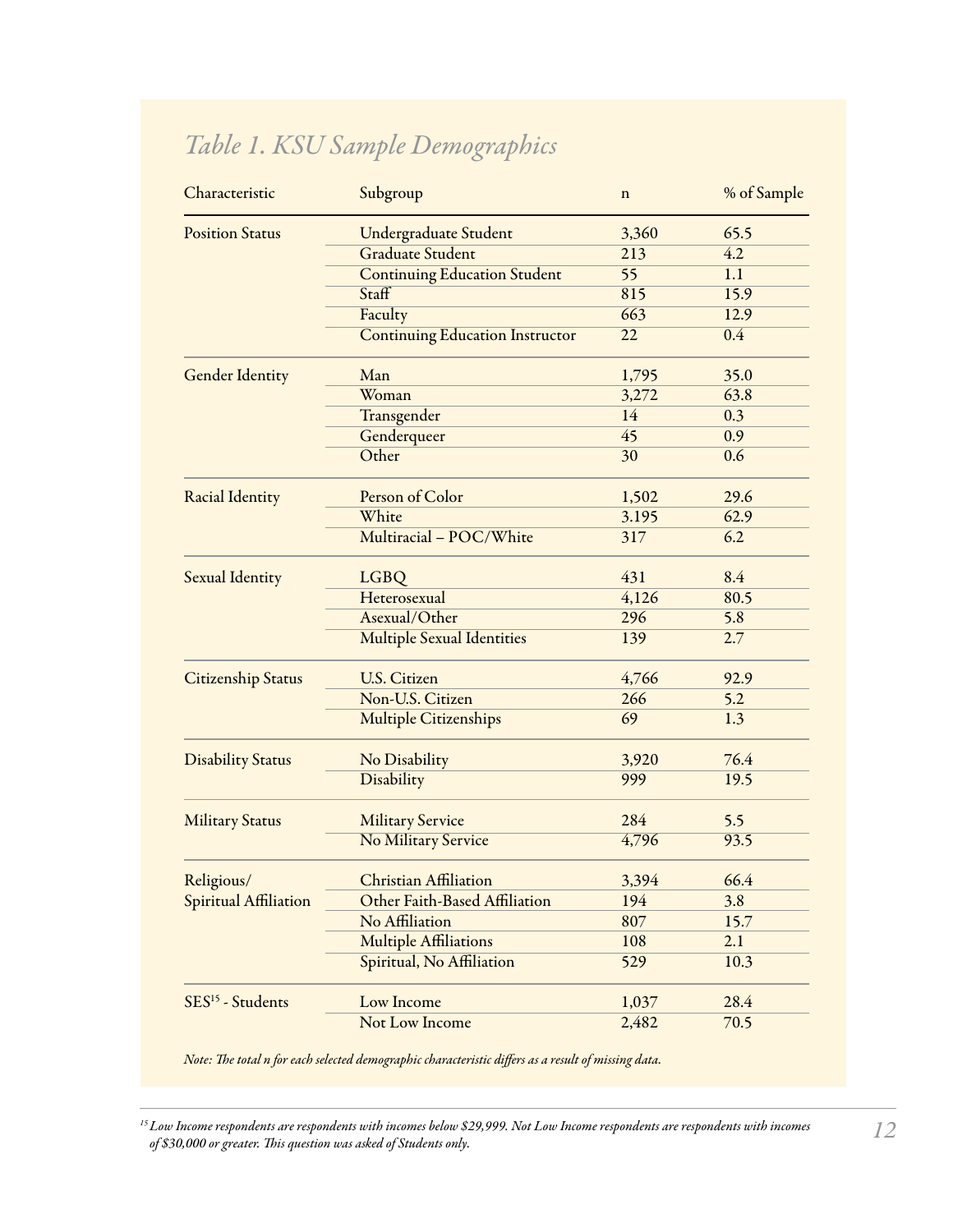### *References*

**September 1999** 

- Aguirre, A., & Messineo, M. (1997). Racially motivated incidents in higher education: What do they say about the campus climate for minority students? *Equity & Excellence in Education, 30*(2), 26–30.
- Flowers, L., & Pascarella, E. (1999). Cognitive effects of college racial composition on African American students after 3 years of college. *Journal of College Student Development, 40*, 669–677.
- Guiffrida, D., Gouveia, A., Wall, A., & Seward, D. (2008). Development and validation of the Need for Relatedness at College Questionnaire (nRC-Q). *Journal of Diversity in Higher Education, 1*(4), 251–261. doi: 10.1037/a0014051
- Hale, F. W. (2004). What makes racial diversity work in higher education: Academic leaders present successful policies and strategies: Stylus Publishing, LLC.
- Harper, S., & Hurtado, S. (2007). Nine themes in campus racial climates and implications for institutional transformation. *New Directions for Student Services*, 120, 7–24.
- Harper, S. R., & Quaye, S. J. (2004). Taking seriously the evidence regarding the effects of diversity on student learning in the college classroom: A call for faculty accountability. *UrbanEd*, 2(2), 43–47.
- Hart, J., & Fellabaum, J. (2008). Analyzing campus climate studies: Seeking to define and understand. *Journal of Diversity in Higher Education*, 1(4), 222–234.
- Hurtado, S., & Ponjuan, L. (2005). Latino educational outcomes and the campus climate. *Journal of Hispanic Higher Education, 4*(3), 235–251. doi: 10.1177/1538192705276548
- Norris, W. P. (1992). Liberal attitudes and homophobic acts: the paradoxes of homosexual experience in a liberal institution. *Journal of Homosexuality, 22*(3), 81-120.

Pascarella, E. T., & Terenzini, P. T. (2005). *How college affects students: A third decade of research* (Vol. 2). San Diego: Jossey-Bass.

- Rankin & Associates Consulting. (2014, March 22). Recent Clients. Retrieved from http://www.rankin-consulting.com/clients
- Rankin, S. (2003). *Campus climate for LGBT people: A national perspective*. New York: NGLTF Policy Institute.
- Rankin, S., & Reason, R. (2005). Differing perceptions: How students of color and white students perceive campus climate for underrepresented groups. *Journal of Student College Development, 46*(1), 43–61.
- Rankin, S., & Reason, R. (2008). Transformational tapestry model: A comprehensive approach to transforming campus climate. *Journal of Diversity in Higher Education, 1*(4), 262–274. doi: 10.1037/a0014018
- Sears, J. T. (2002). The institutional climate for Lesbian, Gay and Bisexual education faculty. *Journal of Homosexuality, 43*(1), 11–37. doi: 10.1300/J082v43n01\_02
- Settles, I. H., Cortina, L. M., Malley, J., & Stewart, A. J. (2006). The climate for women in academic science: The good, the bad, and the changeable. *Psychology of Women Quarterly, 30*(1), 47–58. doi: 10.1111/j.1471-6402.2006.00261.x
- Silverschanz, P., Cortina, L., Konik, J., & Magley, V. (2008). Slurs, snubs, and queer jokes: Incidence and impact of heterosexist harassment in academia. *Sex Roles, 58*(3–4), 179– 191. doi: 10.1007/s11199-007-9329-7
- Sue, D. W. (2010). *Microaggressions in everyday life: Race, gender, and sexual orientation*. Hoboken, NJ: Wiley.
- Tierney, W. G. (1993). *Building communities of difference: Higher education in the twenty-first century*. Westport, CT: Bergin and Garvey.
- Waldo, C. (1999). Out on campus: Sexual orientation and academic climate in a university context. *American Journal of Community Psychology, 26*, 745–774. doi: 10.1023/A:1022110031745
- Whitt, E. J., Edison, M. I., Pascarella, E. T., Terenzini, P. T., & Nora, A. (2001). Influences on students' openness to diversity and challenge in the second and third years of college. *The Journal of Higher Education, 72*(2), 172–204.
- Worthington, R. L., Navarro, R. L., Loewy, M., & Hart, J. L. (2008). Color-blind racial attitudes, social dominance orientation, racial-ethnic group membership and college students' perceptions of campus climate. *Journal of Diversity in Higher Education 1*(1), 8-19.
- Yosso, T. J., Smith, W. A., Ceja, M., & Solórzano, D. G. (2009). Critical race theory, racial microaggressions, and campus racial climate for Latina/o undergraduates. *Harvard Educational Review, 79*(4), 659–690.